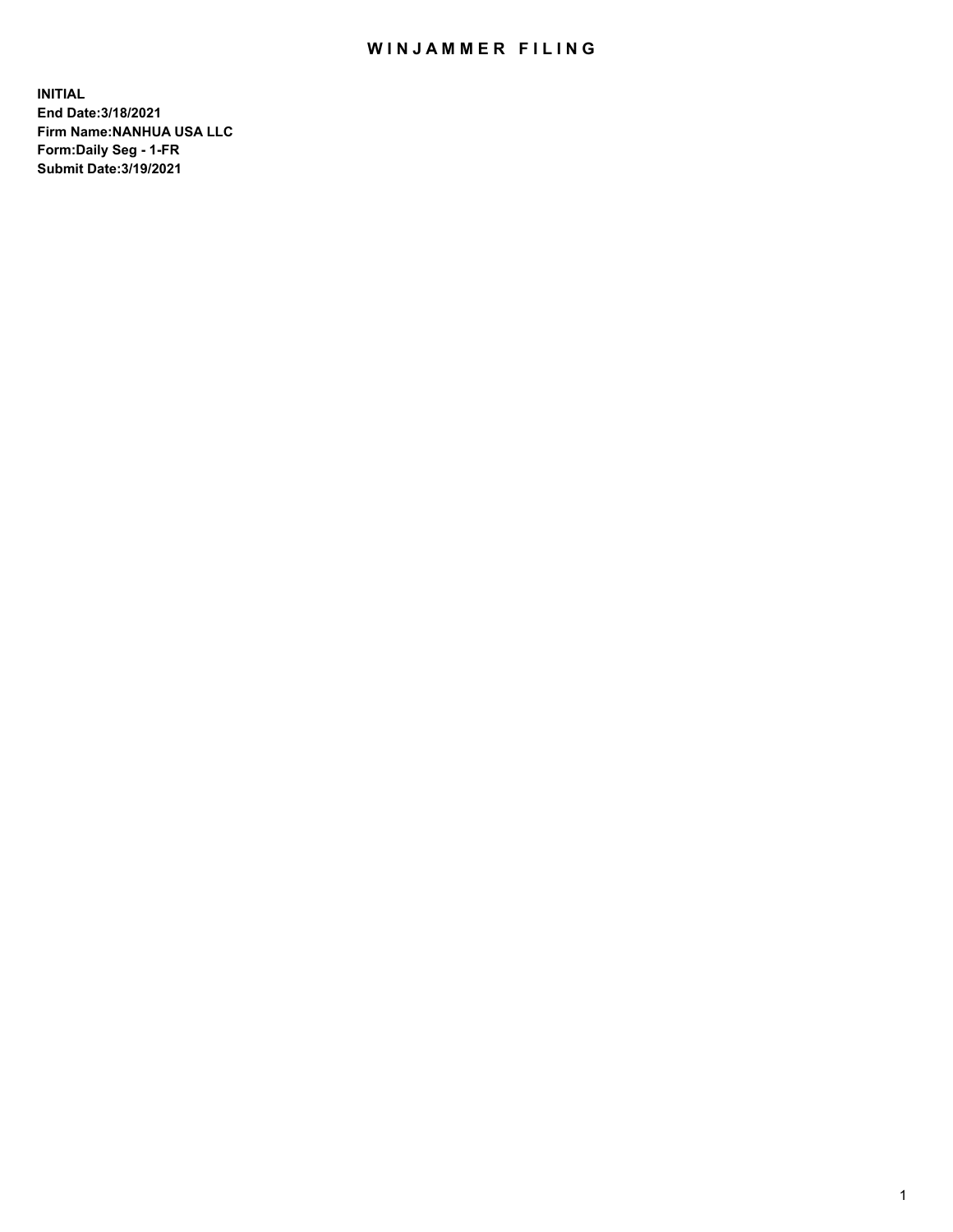## **INITIAL End Date:3/18/2021 Firm Name:NANHUA USA LLC Form:Daily Seg - 1-FR Submit Date:3/19/2021 Daily Segregation - Cover Page**

Name of Company **NANHUA USA LLC** [0010] Contact Name **Kimberley Vercoe** [0040] Contact Phone Number **+1 (312) 526-3930** [0060] Contact Email Address **Kimberley.Vercoe@nanhua-usa. com** [0065] FCM's Customer Segregated Funds Residual Interest Target (choose one): a. Minimum dollar amount: ; or **3,500,000** [8930] b. Minimum percentage of customer segregated funds required:% ; or **0** [8940] c. Dollar amount range between:and; or **0** [8950] **0** [8951] d. Percentage range of customer segregated funds required between:% and%. **0** [8960] **0** [8961] FCM's Customer Secured Amount Funds Residual Interest Target (choose one): a. Minimum dollar amount: ; or **100,000** [8970] b. Minimum percentage of customer secured funds required:% ; or **0** [8980] c. Dollar amount range between:and; or **0** [8990] **0** [8991] d. Percentage range of customer secured funds required between:% and%. **0** [9000] **0** [9001] FCM's Cleared Swaps Customer Collateral Residual Interest Target (choose one): a. Minimum dollar amount: ; or **0** [9010] b. Minimum percentage of cleared swaps customer collateral required:% ; or **0** [9020] c. Dollar amount range between:and; or **0** [9030] **0** [9031]

d. Percentage range of cleared swaps customer collateral required between:% and%. **0** [9040] **0** [9041]

Attach supporting documents

2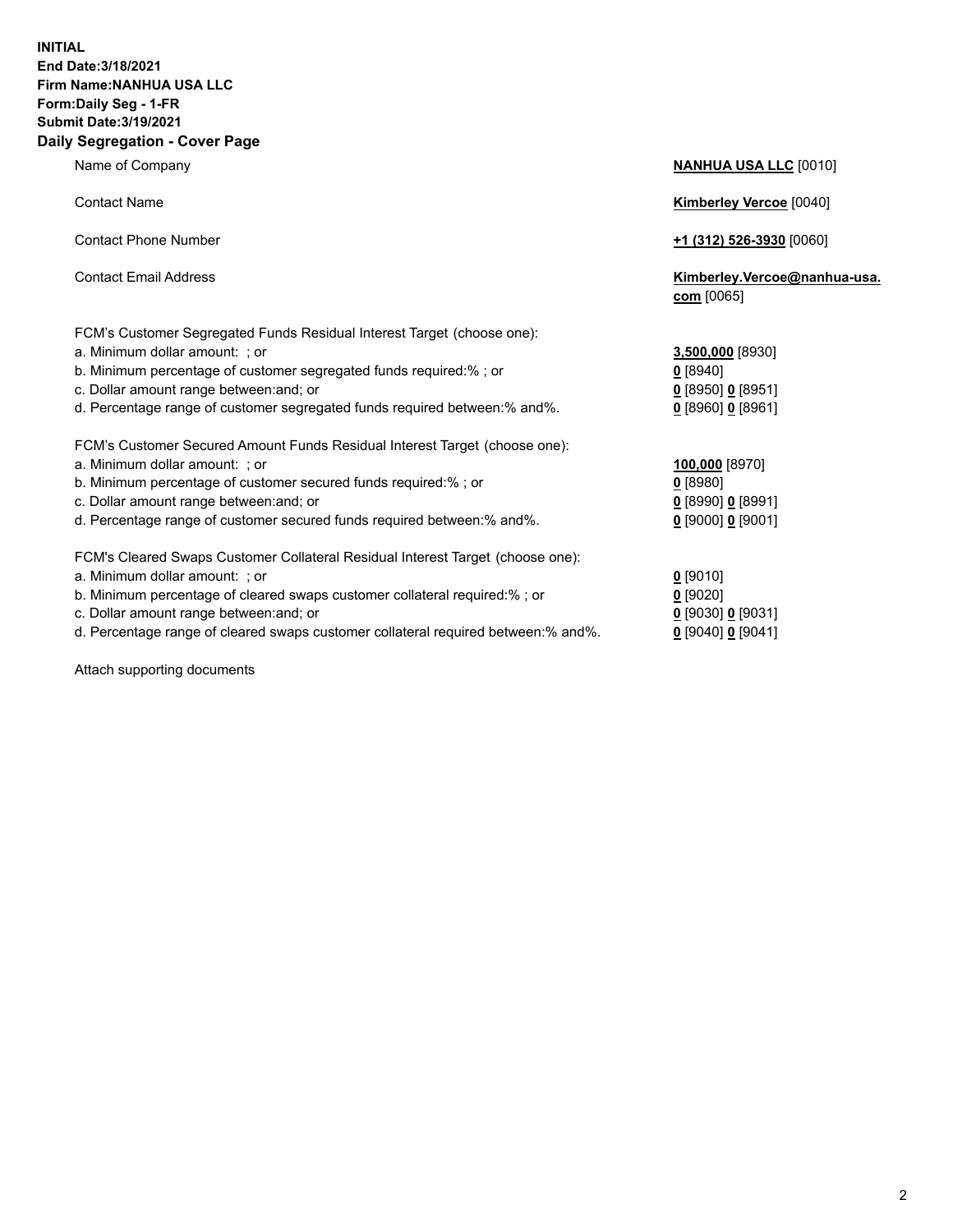## **INITIAL End Date:3/18/2021 Firm Name:NANHUA USA LLC Form:Daily Seg - 1-FR Submit Date:3/19/2021 Daily Segregation - Secured Amounts**

|     | Daily Segregation - Secured Amounts                                                                          |                                  |
|-----|--------------------------------------------------------------------------------------------------------------|----------------------------------|
|     | Foreign Futures and Foreign Options Secured Amounts                                                          |                                  |
|     | Amount required to be set aside pursuant to law, rule or regulation of a foreign                             | $0$ [5605]                       |
|     | government or a rule of a self-regulatory organization authorized thereunder                                 |                                  |
| 1.  | Net ledger balance - Foreign Futures and Foreign Option Trading - All Customers                              |                                  |
|     | A. Cash                                                                                                      | 66,482 [5615]                    |
|     | B. Securities (at market)                                                                                    | $0$ [5617]                       |
| 2.  | Net unrealized profit (loss) in open futures contracts traded on a foreign board of trade                    | -12,212 [5625]                   |
| 3.  | Exchange traded options                                                                                      |                                  |
|     | A. Market value of open option contracts purchased on a foreign board of trade                               | $0$ [5635]                       |
|     | B. Market value of open contracts granted (sold) on a foreign board of trade                                 | $0$ [5637]                       |
| 4.  | Net equity (deficit) (add lines 1. 2. and 3.)                                                                | 54,270 [5645]                    |
| 5.  | Account liquidating to a deficit and account with a debit balances - gross amount                            | $0$ [5651]                       |
|     | Less: amount offset by customer owned securities                                                             | 0 [5652] 0 [5654]                |
| 6   | Amount required to be set aside as the secured amount - Net Liquidating Equity                               | 54,270 [5655]                    |
|     | Method (add lines 4 and 5)                                                                                   |                                  |
| 7.  | Greater of amount required to be set aside pursuant to foreign jurisdiction (above) or line                  | 54,270 [5660]                    |
|     | 6.                                                                                                           |                                  |
|     | FUNDS DEPOSITED IN SEPARATE REGULATION 30.7 ACCOUNTS                                                         |                                  |
| 1.  | Cash in Banks                                                                                                |                                  |
|     | A. Banks located in the United States                                                                        | 355,010 [5700]                   |
|     | B. Other banks qualified under Regulation 30.7                                                               | 0 [5720] 355,010 [5730]          |
| 2.  | <b>Securities</b>                                                                                            |                                  |
|     | A. In safekeeping with banks located in the United States                                                    | $0$ [5740]                       |
|     | B. In safekeeping with other banks qualified under Regulation 30.7                                           | 0 [5760] 0 [5770]                |
| 3.  | Equities with registered futures commission merchants                                                        |                                  |
|     | A. Cash                                                                                                      | $0$ [5780]                       |
|     | <b>B.</b> Securities                                                                                         | $0$ [5790]                       |
|     | C. Unrealized gain (loss) on open futures contracts                                                          | $0$ [5800]                       |
|     | D. Value of long option contracts                                                                            | $0$ [5810]                       |
|     | E. Value of short option contracts                                                                           | 0 [5815] 0 [5820]                |
| 4.  | Amounts held by clearing organizations of foreign boards of trade                                            |                                  |
|     | A. Cash                                                                                                      | $0$ [5840]                       |
|     | <b>B.</b> Securities                                                                                         | $0$ [5850]                       |
|     | C. Amount due to (from) clearing organization - daily variation                                              | $0$ [5860]                       |
|     | D. Value of long option contracts                                                                            | $0$ [5870]                       |
|     | E. Value of short option contracts                                                                           | 0 [5875] 0 [5880]                |
| 5.  | Amounts held by member of foreign boards of trade                                                            |                                  |
|     | A. Cash                                                                                                      | 62,686 [5900]                    |
|     | <b>B.</b> Securities                                                                                         | $0$ [5910]                       |
|     | C. Unrealized gain (loss) on open futures contracts<br>D. Value of long option contracts                     | $-12,212$ [5920]                 |
|     |                                                                                                              | $0$ [5930]                       |
| 6.  | E. Value of short option contracts<br>Amounts with other depositories designated by a foreign board of trade | 0 [5935] 50,474 [5940]           |
| 7.  | Segregated funds on hand                                                                                     | <u>0</u> [5960]<br>$0$ [5965]    |
| 8.  | Total funds in separate section 30.7 accounts                                                                |                                  |
| 9.  | Excess (deficiency) Set Aside for Secured Amount (subtract line 7 Secured Statement                          | 405,484 [5970]<br>351,214 [5680] |
|     | Page 1 from Line 8)                                                                                          |                                  |
| 10. | Management Target Amount for Excess funds in separate section 30.7 accounts                                  | 100,000 [5980]                   |
| 11. | Excess (deficiency) funds in separate 30.7 accounts over (under) Management Target                           | 251,214 [5985]                   |
|     |                                                                                                              |                                  |
|     |                                                                                                              |                                  |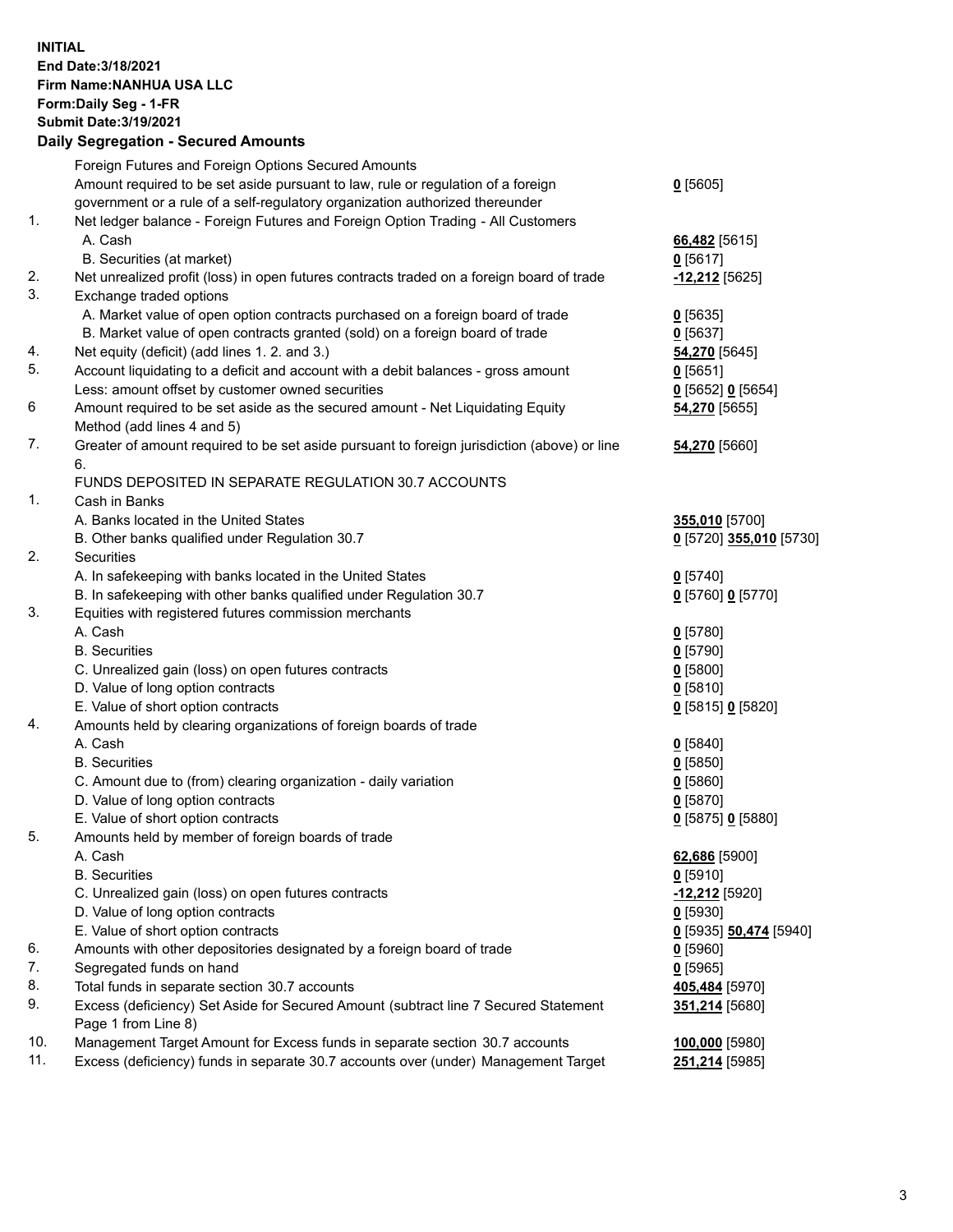| <b>INITIAL</b> | End Date: 3/18/2021<br>Firm Name: NANHUA USA LLC<br>Form: Daily Seg - 1-FR<br><b>Submit Date: 3/19/2021</b><br>Daily Segregation - Segregation Statement |                                       |
|----------------|----------------------------------------------------------------------------------------------------------------------------------------------------------|---------------------------------------|
|                | SEGREGATION REQUIREMENTS (Section 4d(2) of the CEAct)                                                                                                    |                                       |
| $\mathbf{1}$ . | Net ledger balance                                                                                                                                       |                                       |
|                | A. Cash                                                                                                                                                  | 86,286,777 [5000]                     |
|                | B. Securities (at market)                                                                                                                                | $0$ [5010]                            |
| 2.             | Net unrealized profit (loss) in open futures contracts traded on a contract market                                                                       | 4,550,239 [5020]                      |
| 3.             | Exchange traded options                                                                                                                                  |                                       |
|                | A. Market value of open option contracts purchased on a contract market                                                                                  | 1,092,215 [5030]                      |
|                | B. Market value of open option contracts granted (sold) on a contract market                                                                             | <u>-1,568,908</u> [5040]              |
| 4.             | Net Equity (deficit) (add lines 1, 2, and 3)                                                                                                             | $90,360,323$ [5050]                   |
| 5.             | Accounts liquidating to a deficit and accounts with                                                                                                      |                                       |
|                | debit balances - gross amount                                                                                                                            | $0$ [5060]                            |
|                | Less: amount offset by customer owned securities                                                                                                         | 0 [5070] 0 [5080]                     |
| 6.             | Amount required to be segregated (add lines 4 and 5)                                                                                                     | 90,360,323 [5090]                     |
|                | FUNDS IN SEGREGATED ACCOUNTS                                                                                                                             |                                       |
| 7.             | Deposited in segregated funds bank accounts                                                                                                              |                                       |
|                | A. Cash                                                                                                                                                  | 25,209,308 [5100]                     |
|                | B. Securities representing investment of customers' funds (at market)                                                                                    | $0$ [5110]                            |
|                | C. Securities held for particular customers or option customers in lieu of cash (at                                                                      | $0$ [5120]                            |
|                | market)                                                                                                                                                  |                                       |
| 8.             | Margins on deposit with derivatives clearing organizations of contract markets                                                                           |                                       |
|                | A. Cash                                                                                                                                                  | 78,191,849 [5130]                     |
|                | B. Securities representing investment of customers' funds (at market)                                                                                    | $0$ [5140]                            |
|                | C. Securities held for particular customers or option customers in lieu of cash (at                                                                      | $Q$ [5150]                            |
|                | market)                                                                                                                                                  |                                       |
| 9.             | Net settlement from (to) derivatives clearing organizations of contract markets                                                                          | -2,033,288 [5160]                     |
| 10.            | Exchange traded options                                                                                                                                  |                                       |
|                | A. Value of open long option contracts                                                                                                                   | 1,092,215 [5170]                      |
|                | B. Value of open short option contracts                                                                                                                  | $-1,568,908$ [5180]                   |
| 11.            | Net equities with other FCMs                                                                                                                             |                                       |
|                | A. Net liquidating equity                                                                                                                                | $0$ [5190]                            |
|                | B. Securities representing investment of customers' funds (at market)                                                                                    | $0$ [5200]                            |
|                | C. Securities held for particular customers or option customers in lieu of cash (at                                                                      | $0$ [5210]                            |
| 12.            | market)<br>Segregated funds on hand                                                                                                                      |                                       |
| 13.            | Total amount in segregation (add lines 7 through 12)                                                                                                     | $0$ [5215]                            |
| 14.            | Excess (deficiency) funds in segregation (subtract line 6 from line 13)                                                                                  | 100,891,176 [5220]                    |
| 15.            | Management Target Amount for Excess funds in segregation                                                                                                 | 10,530,853 [5230]<br>3,500,000 [5240] |
| 16.            | Excess (deficiency) funds in segregation over (under) Management Target Amount                                                                           | 7,030,853 [5250]                      |
|                | <b>Excess</b>                                                                                                                                            |                                       |